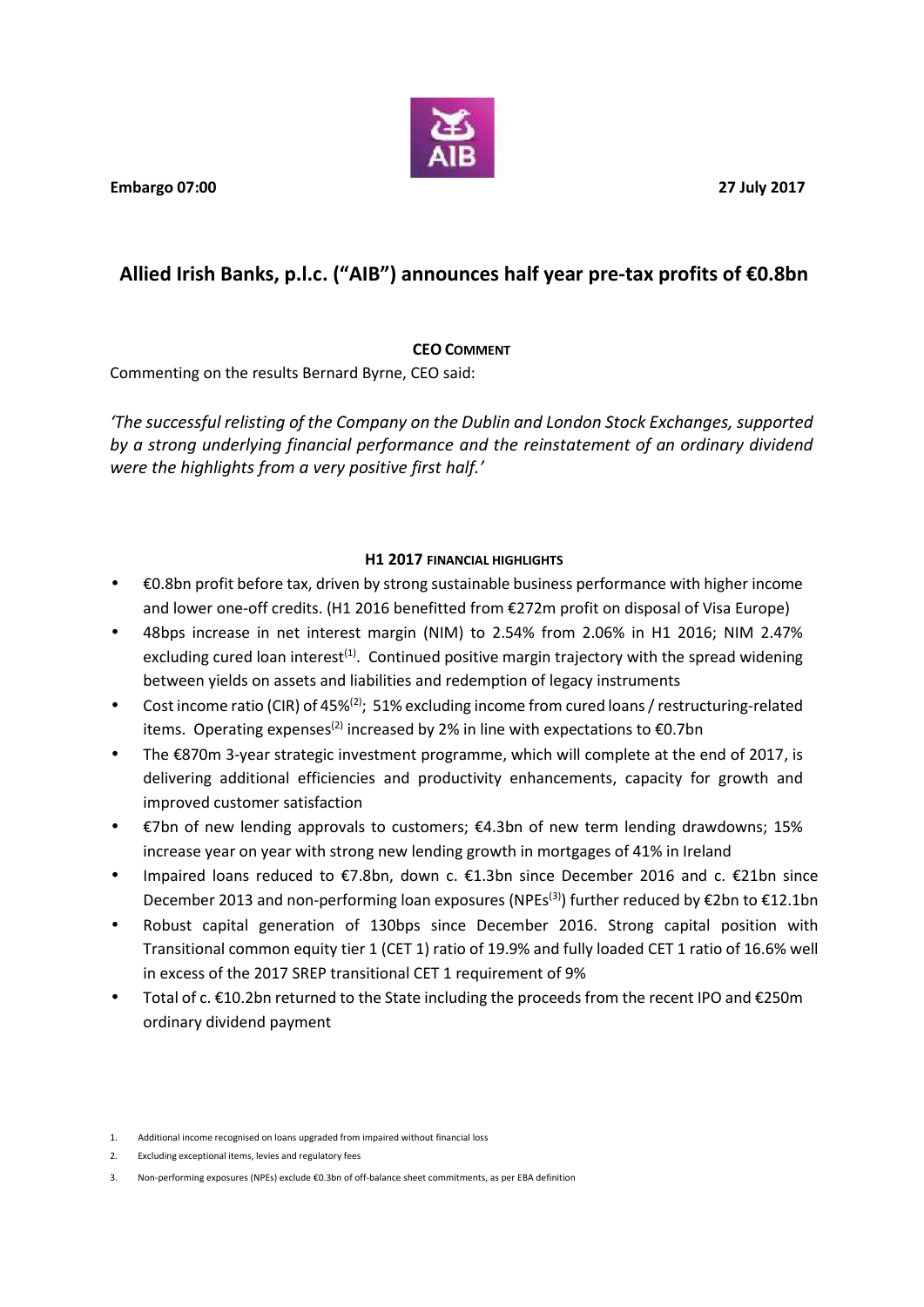## **SUSTAINABLE UNDERLYING OPERATING PERFORMANCE CONTINUES IN H1 2017**

- Pre-provision operating profit<sup>(2)</sup> of €0.8bn (H1 2016: €0.6bn); consistent sustainable underlying profitability
- Total operating income of €1.5bn (H1 2016: €1.2bn); net interest income increased by 14% and higher other income mainly due to higher income from the realisation/re-estimation of cashflows for previously restructured loans
- Positive NIM trajectory to 2.54% in H1 2017, up 48bps from 2.06% (H1 2016) due to lower funding costs, stable asset yields and the redemption of legacy instruments. NIM of 2.47% excluding cured loan interest
- Higher other income of €452m in H1 2017 reflects stable net fee and commission of €195m and also includes profit from AFS and gains related to the realisation/re-estimation of cashflows for previously restructured loans
- Cost income ratio of 45%; benefiting from higher one-off income offset by higher other costs while staff costs remained broadly in line with half year to June 2016. CIR of 51% excluding income from cured loans / restructuring-related items
- Bank levies and regulatory fees of €45m (H1 2016: €48m) mainly reflects payments to the Deposit Guarantee Scheme and Single Resolution Fund
- Net credit provision writebacks of €19m (H1 2017: €211m) due to continued progress in case-by case restructuring of impaired loans in an improved economic environment and a new to impaired charge in line with expectations

## **STRENGTHENED BALANCE SHEET AND CAPITAL ACCRETIVE**

- Net loans at c. €60bn and an increase in earning loans of €0.5bn (excluding fx impact) due to growth in quality new term lending and progress on customer restructuring partially offset by repayments and asset sales
- Customer accounts increased to c.€64bn resulting in a loan to deposit ratio of 94% (Dec 16: 95%). The mix profile of customer accounts continued to change in H1 2017 with c.  $\epsilon$ 1.7bn increase in current accounts offset by a reduction of €1.5bn in Corporate and Treasury deposits
- NAMA senior bonds at €0.4bn, a reduction of €1.4bn since December 2016
- The net stable funding ratio was 122% and liquidity coverage ratio was 134% at end of June 2017
- Robust capital generation and strong ratios Transitional CET 1 capital ratio of 19.9% and a fully loaded CET 1 ratio of 16.6% at 30 June 2017 mainly due to profit generation and a reduction in risk weighted assets
- Strong leverage ratio of 10.4% up from 9.2% at December 2016

# **TRANSFORMING CUSTOMER EXPERIENCE AND SUPPORTING ECONOMIC GROWTH**

- Multi-brand mortgage offering and compelling customer propositions delivering growth
- Strong market position in mortgages with 37% share of new lending drawdowns ytd May 2017
- Maintaining strong market shares across personal products and key business lines
- New term lending drawdowns of €4.3bn, up 15% year on year; increased new lending in key portfolios in retail Ireland including a 41% increase in mortgage lending and 19% increase in other lending including business lending across a broad range of sectors
- Ongoing strategic investment in customer proposition and market-leading digital distribution with €705m of the 3 year €870m strategic investment programme utilised to deliver IT resilience, agility and a simple and efficient operating model focused on improving the customer experience. The investment programme is delivering tangible outcomes: